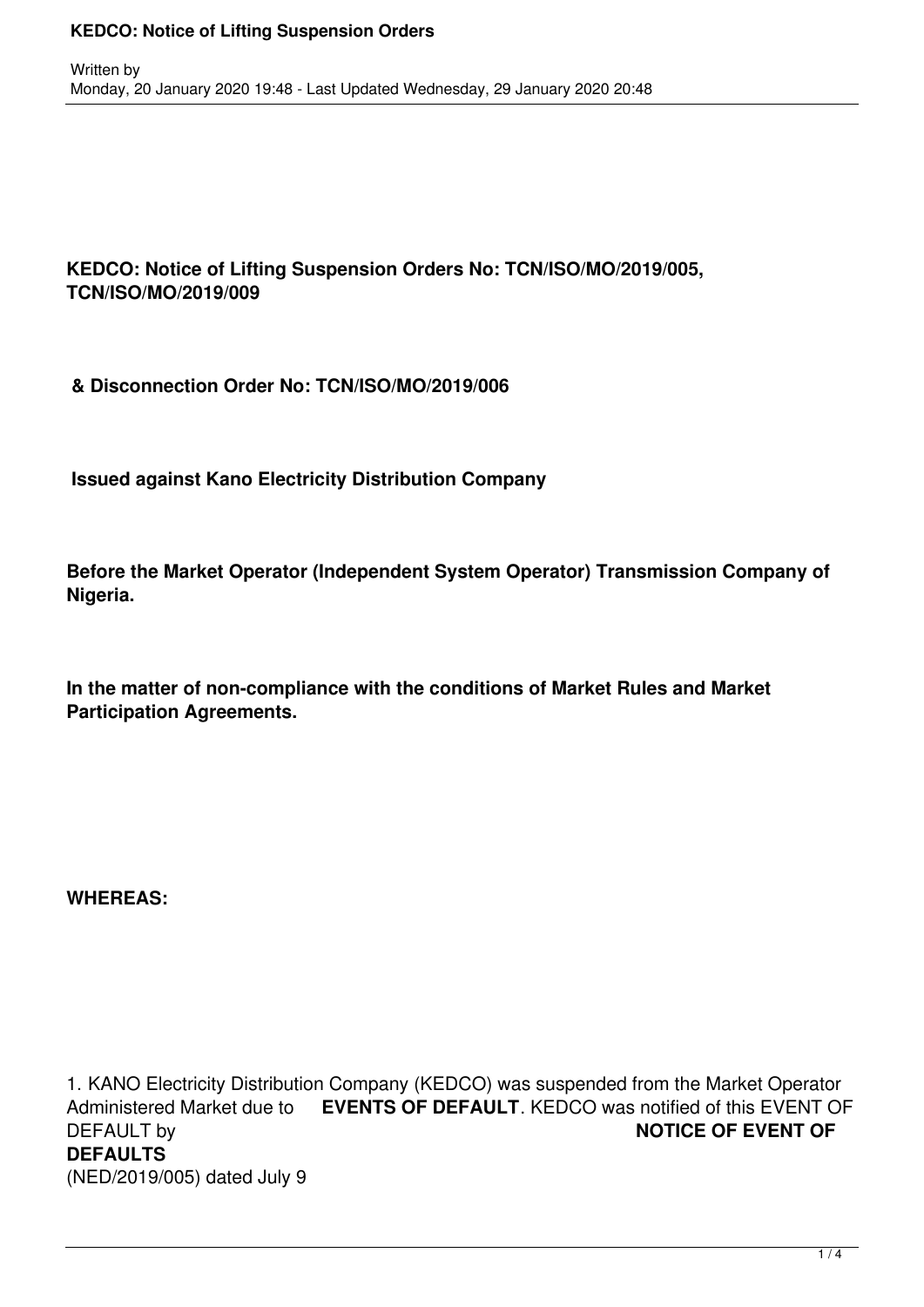#### **KEDCO: Notice of Lifting Suspension Orders**

th

, 2019 and *(NED/2019/007)* dated July 23, 2019.

2. In line with Section 45.3.7 of the Market Rules, KEDCO was issued *Notice of Intent to Issue Suspension Orders "(NIISO/2019/005)"* dated July 15 th , 2019 and " *(NIISO/2019/007)"*

dated July 29 th

, 2019.

3. Due to its failure to remedy the "Events of Default", the Market Operator, in line with Market Rules 45.3.9, 45.3.12 and 45.3.13, suspended KEDCO from the Electricity Market.

4. KEDCO has now remedied the Events of Default and paid the associated penalty.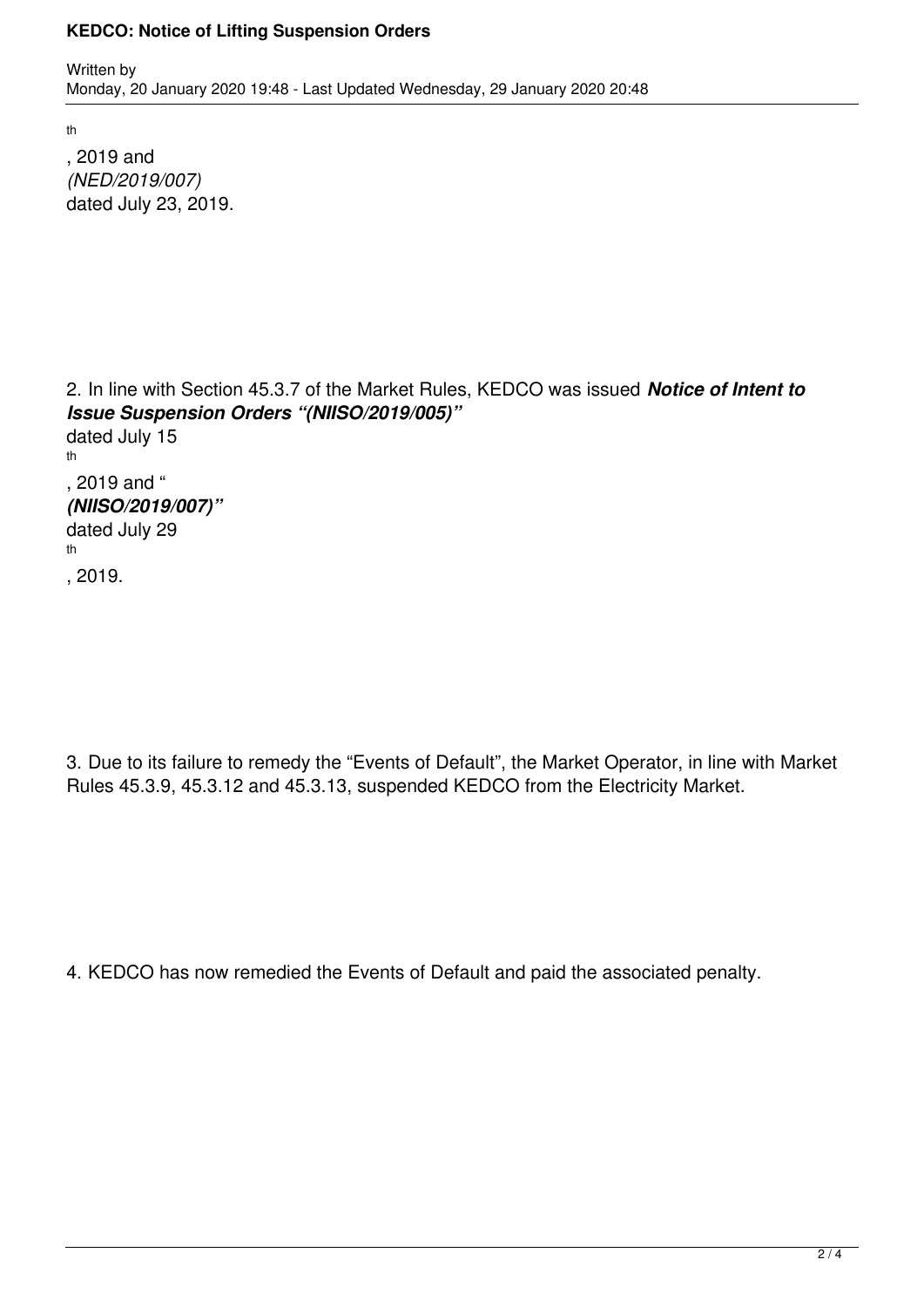### **KEDCO: Notice of Lifting Suspension Orders**

5. In line with Market Rules 45.3.11, the Market Operator hereby notifies the Transmission Service Provider, System Operator, other Participants and the General Public that:

(a) the Market Operator Suspension **Orders No: TCN/ISO/MO/005, TCN/ISO/MO/009 & Disconnection Order No: TCN/ISO/MO/006** Suspending suspending Kano Electricity Distribution Company (KAEDCO) from the Market Operator Administered Market and subsequent Disconnection have been lifted.

## **BY THE NOTICE OF THE MARKET OPERATOR**

**DATED THIS 13th DAY OF JANUARY 2020**

**Engr. E.A. EJE**

**MARKET OPERATOR**